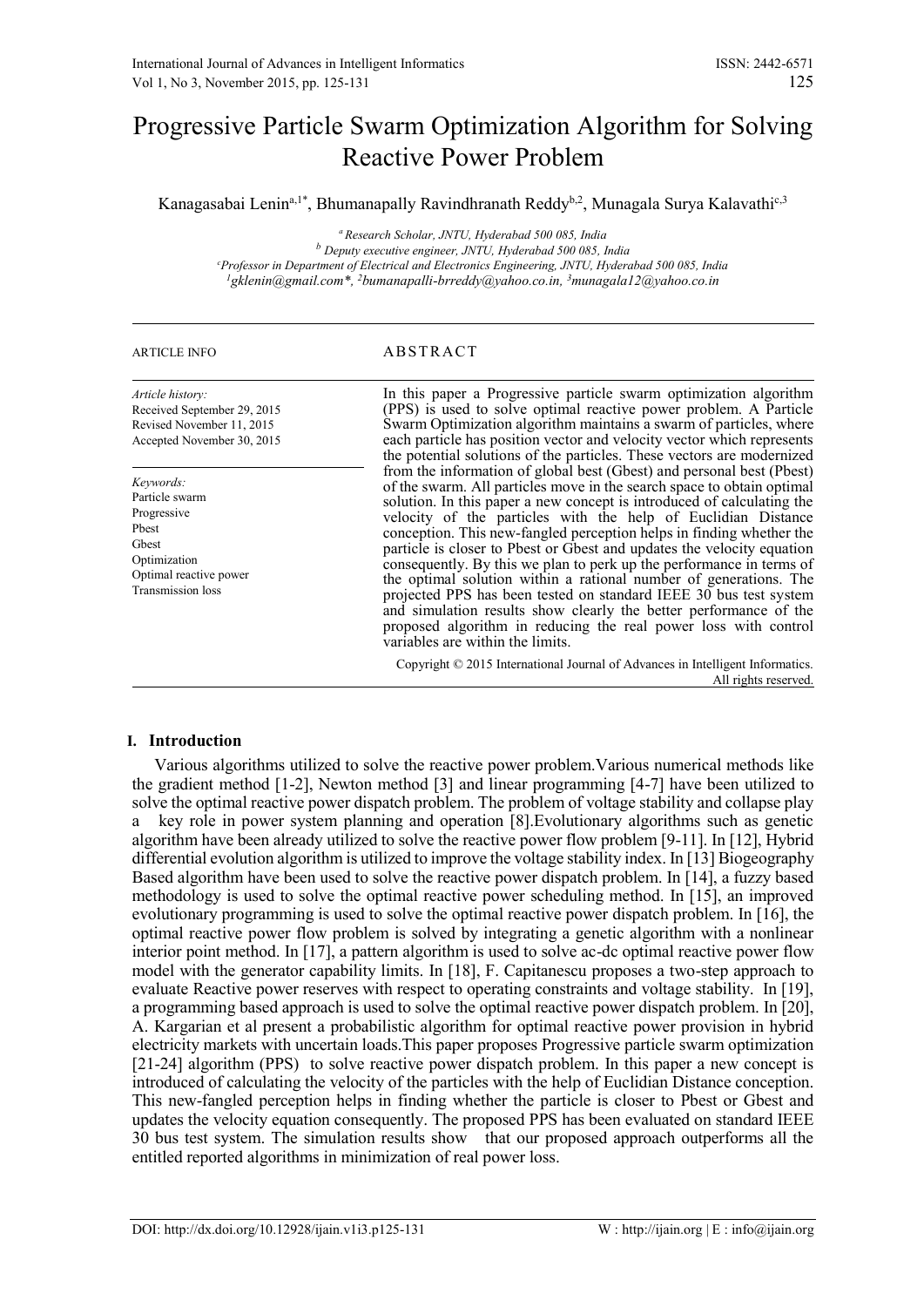#### **II. Ease of Use**

# *A. Active power loss*

The objective of the reactive power dispatch is to minimize the active power loss (PL) in the transmission network, which can be mathematically described as in (1).

$$
F = PL = \sum_{k \in Nbr} g_k \left( V_i^2 + V_j^2 - 2V_i V_j \cos \theta_{ij} \right) \tag{1}
$$

Where  $g_k$  is the conductance of branch between nodes *i* and *j*, *Nbr* is the total number of transmission lines in power systems.

# *B. Voltage profile improvement*

For minimizing the voltage deviation in PQ buses, the objective function becomes (2).

$$
F = PL + \omega_v \times VD \tag{2}
$$

Where  $\omega_{v}$  is a weighting factor of voltage deviation.

VD is the voltage deviation given by (3).

$$
VD = \sum_{i=1}^{Npq} |V_i - 1| \tag{3}
$$

### *C. Equality Constraint*

The equality constraint of the ORPD problem is represented by the power balance equation, where the total power generation ( $P_G$ ) must cover the total power demand ( $P_D$ ) and the power losses ( $P_L$ ) as in (4).

$$
P_G = P_D + P_L \tag{4}
$$

#### *D. Inequality Constraints*

The inequality constraints imitate the limits on components in the power system as well as the limits created to ensure system security. Upper and lower bounds on the active power of slack bus, and reactive power of generators given in (5) and (6).

$$
P_{gslack}^{min} \le P_{gslack} \le P_{gslack}^{max}
$$
\n(5)

$$
Q_{gi}^{min} \le Q_{gi} \le Q_{gi}^{max}, i \in N_g \tag{6}
$$

Upper and lower bounds on the bus voltage magnitudes given in (7).

$$
V_i^{min} \le V_i \le V_i^{max}, i \in N
$$
\n<sup>(7)</sup>

Upper and lower bounds on the transformers tap ratios given in (8).

$$
T_i^{min} \le T_i \le T_i^{max}, i \in N_T
$$
\n<sup>(8)</sup>

Upper and lower bounds on the compensators reactive powers given in (9).

$$
Q_c^{min} \le Q_c \le Q_c^{max}, i \in N_c \tag{9}
$$

Where N is the total number of buses,  $N_T$  is the total number of Transformers,  $N_c$  is the total number of shunt reactive compensators.

# **III. Particle Swarm Optimization**

Inspired by the social cooperative and competitive behaviour of bird flocking and fish schooling, Kennedy and Eberhart [21,22] proposed a new optimization technique called particle swarm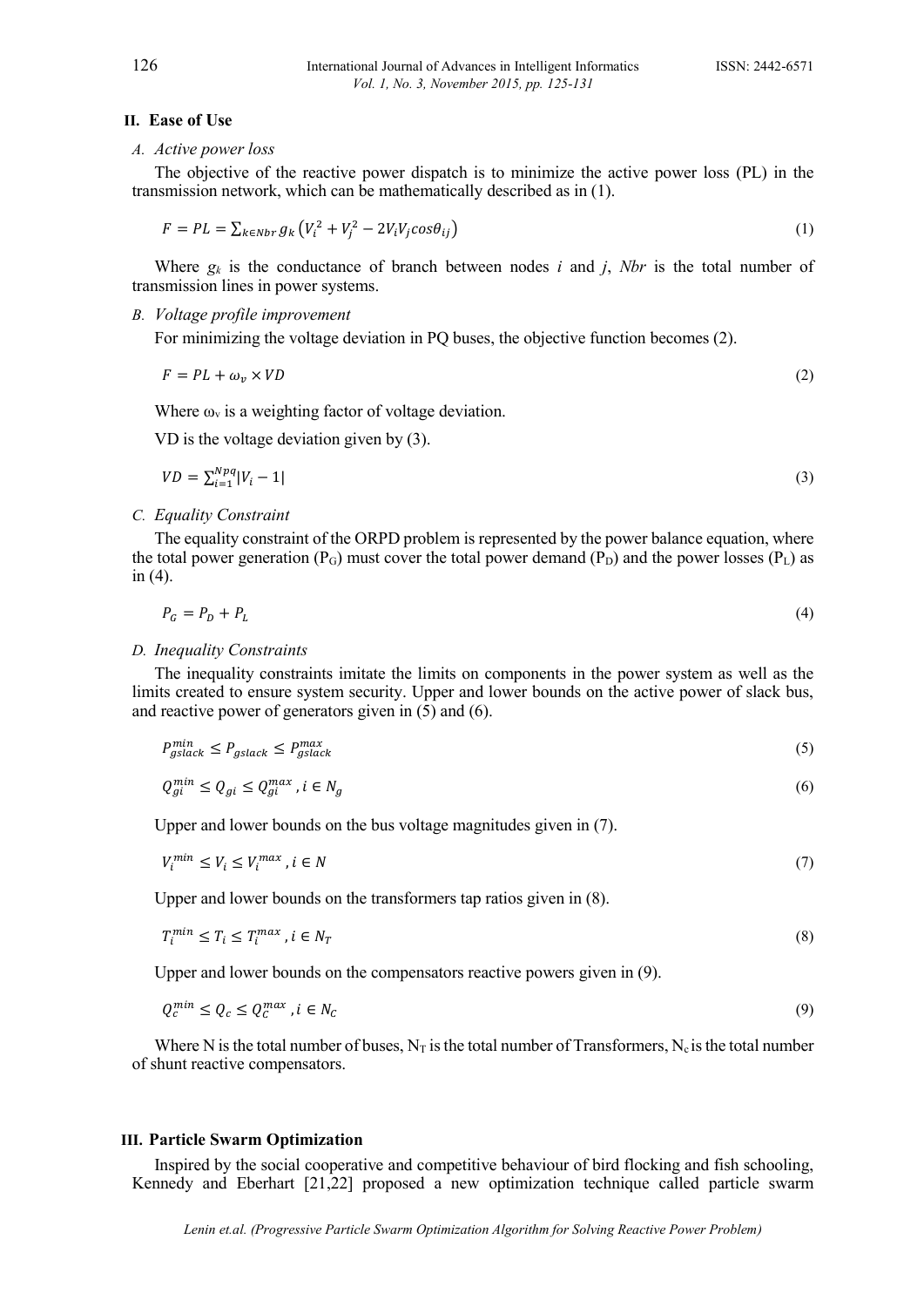optimization (PSO). The motivation behind this method was based on the simulation of animal social behaviours like fish schooling, bird flocking and many more. PSO has drawn widespread attention in the last decades. Like other evolutionary algorithms particle swarm algorithm starts with the random initialization of a population of individuals in the search space. But in PSO there is no direct recombination of genetic material between individuals during the search. Therefore, it finds the global best solution by simply adjusting the trajectory of each individual during the search. This algorithm works on the social behaviour of particles in the swarm. Therefore, it finds the global best solution by simply adjusting the trajectory of each individual toward its own best location and toward the best particle of entire swarm at each generation (time step) [21,22]. In simple language, the particles are flown through a multidimensional search space, where the position of each particle is adjusted according to its own experience and that of its neighbours, following two components are evaluated:

- 1) Position of the particle  $(X_{id})$
- 2) Velocity of the particle  $(V_{id})$

To calculate these two modules of PSO, a swarm of particles having position vector and velocity vector of the ith particle in the d-dimension search space can be represented as  $X_i = (x_{i1}, x_{i2}, x_{i3}, \ldots, x_{i4})$  $x_{id}$ ) and  $V_i = (v_{i1}, v_{i2}, v_{i3}, \ldots, v_{id})$ respectively. By using fitness function, can be unimodal or multimodal in nature suppose the best position of each particle i.e., best fitness value obtained by that particle at time t is Pbest =  $(p_{i1}, p_{i2}, p_{i3}, \ldots, p_{id})$ , and the fittest particle found till now at time t is Gbest=  $(p_{g1}, p_{g2}, p_{g3}, \ldots, p_{gd})$ . Then, for calculating the new velocities and the positions of the particles for next fitness evaluation following equations as in (10) and (11).

$$
V_{id} = V_{id} + C_1 * rand_1(\cdot) * (P_{id} - X_{id}) + C_2 rand_2(\cdot) * (P_{gd} - X_{id})
$$
\n(10)

$$
X_{id} = X_{id} + V_{id} \tag{11}
$$

Where  $c_1$  and  $c_2$  are positive acceleration constants used to scale the contribution of cognitive and social components respectively and rand1 and rand2 are two separately generated uniformly distributed random numbers in range [0,1].

The first part of (10) represents the previous velocity, which provides the necessary momentum for particles to roam across the search space. The second part, known as the cognitive component, represents the personal thinking of each particle. The cognitive component encourages the particles to move toward their own best positions found so far. The third part is known as the social component, which represents the collaborative effect of the particles, in finding the global optimal solution. The social component always pulls the particles toward the global best particle found so far. Initially, a population of particles is generated with random positions, and then random velocities are assigned to each particle. The fitness of each particle is then evaluated according to a user defined objective function. At each generation, the velocity of each particle is calculated according to (10) and the position for the next function evaluation is updated according to (11).Each time if a particle finds a better position than the previously found best position, its location is stored in memory. Generally, a maximum velocity ( $V_{\text{max}}$ ) for each modulus of the velocity vector of the particles ( $V_{\text{id}}$ ) is defined in order to Control excessive roaming of particles outside the user defined search space. Whenever a  $V_{id}$ exceeds the defined limit, its velocity is set to  $V_{\text{max}}$ .

#### **IV. Progressive particle swarm optimization algorithm**

In this paper we are using a new concept of closeness based evaluation on the swarm. As we know heuristic approaches have not necessarily been proven to produce the global minimum with every trial or to be applicable in all cases. Rather, they have been demonstrated to work well in general. Since, PSO is population based heuristic search and the speed of population based search heuristic can be measured in iterations, function evaluations or real time. Since, each particle evaluates its function value at each iteration the number of function evaluations conducted per iteration is equal to the number of search agents. Function evaluation seems to be most popular measure. Real time is not generally used since the time required to run simulation on one computer might not equal the time required on another computer, making real time comparison from paper to paper is practically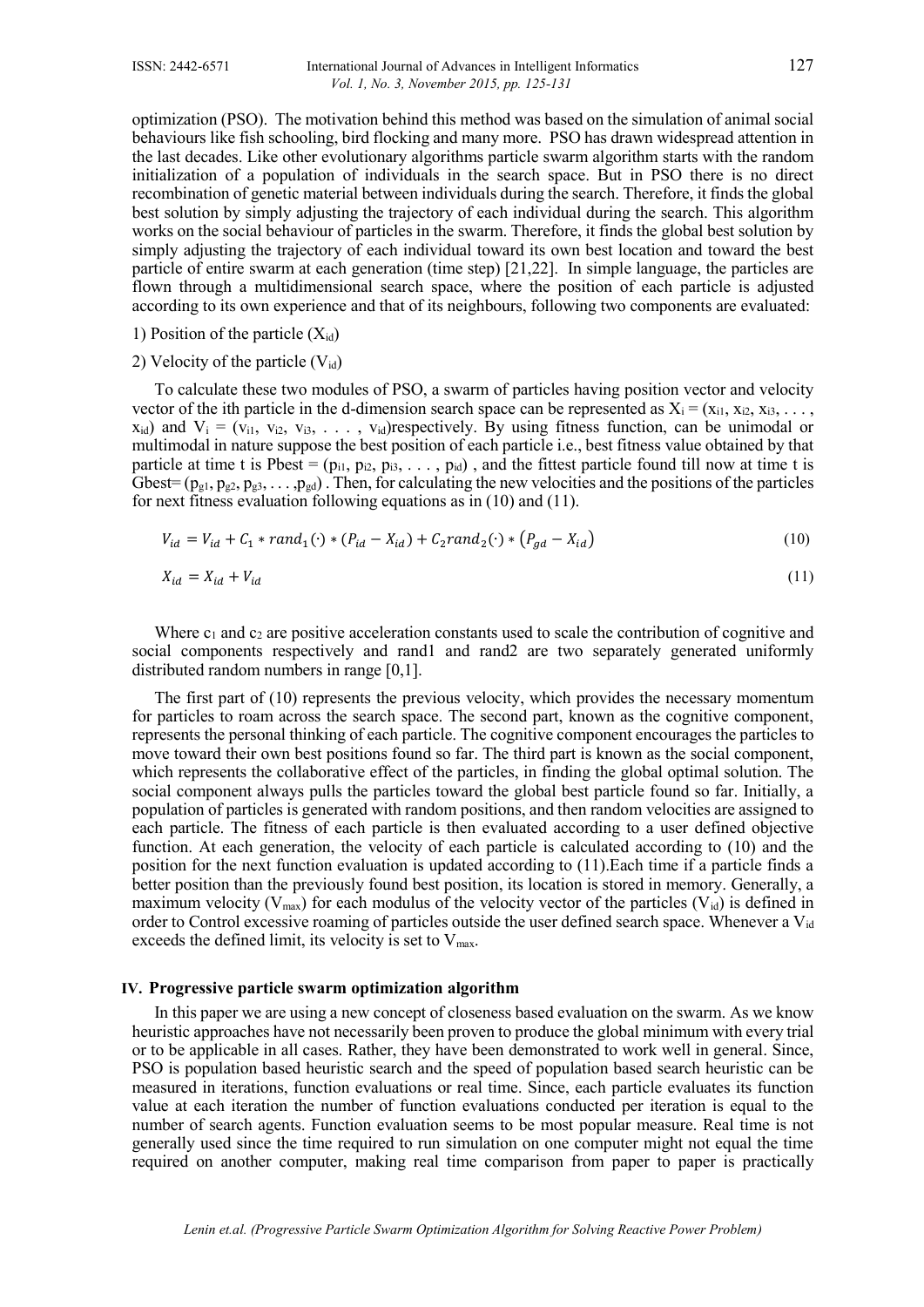impossible. The optimization problem is then to find values of the variables that minimizes or maximizes the objective function while satisfying the constraints.

Generally in population based optimization method, it is desirable to encourage the individuals to wander through the entire search space without clustering around the local optima, during the early stages of the optimization. On the other side, during the latter stages, it is very important to enhance convergence toward the global optima, to find optimum solution efficiently. Considering these concerns, in this paper we propose new concept of calculating the distance among the particles which helps in determining the closeness towards Gbest or Pbest, named as closeness based method. This concept is applied with HPSO (Hierarchical Particle Swarm Optimizer) -TVAC (Time-Varying Acceleration Coefficients) which yields a new algorithm termed as closeness based HPSO with TVAC, which uses TVAC as new parameter strategy for the PSO concept and on the basis of Euclidian distance between the particle and Pbest and particle and Gbest elements of the swarm are accelerating towards the optimal solution [23]. This concept depicts the problem of minimization clearly. Firstly, in TVAC like ratnaweera et al [24] has proposed in his work, we reduce the cognitive component and increase the social component by changing the acceleration coefficient  $c_1$  and  $c_2$  with time. This is known as PSO-TVAC method.

Secondly, Kennedy et al [21] proposed a version of PSO without the velocity of previous iteration. Later they concluded that since this version is very simple, it is ineffective in finding global optimal for complex problems. To overcome this problem ratnaweera et al [24] proposed HPSO to provide the required momentum for particles to find global optimum solution in the absence of previous velocity term in (10). Lastly, our new concept is introduced here to enhance the performance furthermore which yields good results. The closeness is calculated with the help of Euclidian distance among the particles. If the particle is more closer to Gbest then move that particle toward Gbest by reducing the cognitive factor c1 and increasing the social factor c2 by specific value in velocity update equation (10) else vice-versa. Hence, a significant improvement of performance is observed with this new closeness based HPSO with TVAC method and also proves its acceptance for minimization problem of optimization.

The PPS algorithm for solving reactive power problem:

- 1. Generate random population of particle with random position and velocity in search space.
- 2. Set the parameters of the algorithm as:

 $C_1_{min} = 0.5$ 

 $C_1_{max} = 2.5$ 

 $C_{2,min} = 0.5$ 

 $C_{2 \text{ max}} = 2.5$ 

W  $_{\text{min}} = 0.4$ 

- $W_{max} = 0.9$
- $C_1 = 2.5$
- $C_2 = 0.5$
- 3. Find initial function values of the swarm by using fitness function.
- 4. Find the local best (Pbest) position of ith particle.
- 5. Find the global best (which is best among personal best (Pbest)) position of the swarm, i.e., Gbest.
- 6. For i=1 to I<sub>max</sub>, calculate the varying coefficient factors i.e.,  $C_1$ <sub>var</sub>,  $C_2$ <sub>var</sub> and W<sub>\_var</sub> to upgrade the acceleration coefficients and inertia weight.
- 7. Calculate the Euclidian distance for each particle between
	- a. Particle's and Gbest's position  $(D_{XG})$ .
	- b. Particle's and Pbest's position  $(D_{XP})$ .
- 8. Update the value of inertia weight by W=W-W  $_{\text{var}}$
- 9. Check if  $D_{XG} < D_{XP}$

Then update  $C_1 = C_1 - C_1$  var

 $C_2 = C_2 + C_{2-var}$ Else  $C_1 = C_1 + C_{1-var}$  $C_2 = C_2 - C_2$  var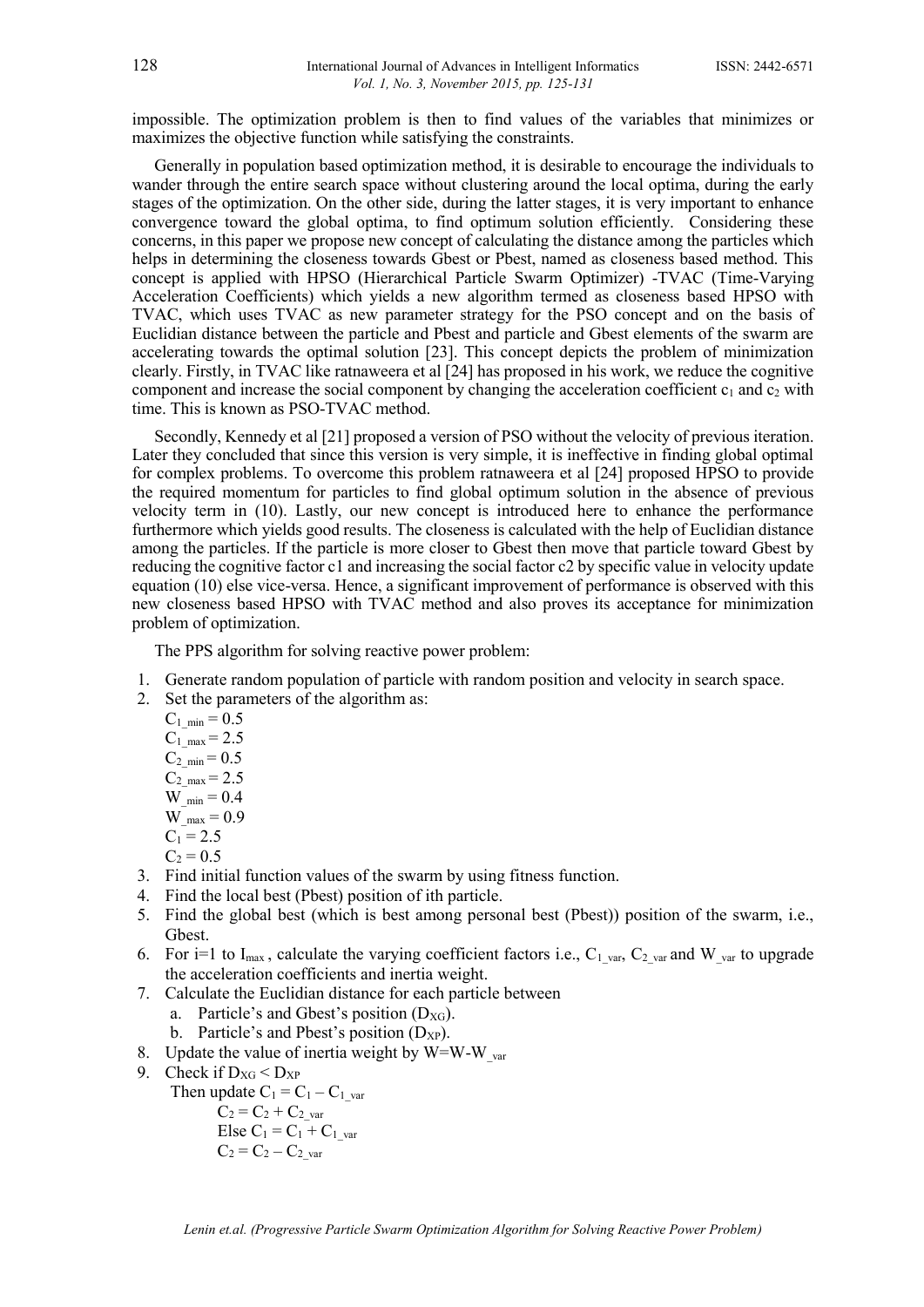- 10. Update the velocity (V<sub>id</sub>) of each particle by the velocity vector equation:  $V_{id} = V_{id} + C_1 *$  $rand_1(\cdot) * (P_{id} - X_{id}) + C_2 rand_2(\cdot) * (P_{gd} - X_{id})$
- 11. Update the position  $X_{id}$  of each particle by position vector equation:  $X_{id} = X_{id} + V_{id}$
- 12. Update the velocity and position of Gbest particle.
- 13. Repeat step 3 to step 13 until termination criteria is met (maximum number of iteration).
- 14. Stop

## **V. Simulation Results**

Validity of the proposed PPS algorithm has been verified in IEEE 30-bus, 41 branch system. It has 6 generator-bus voltage magnitudes, 4 transformer-tap settings, and 2 bus shunt reactive compensators. Bus 1 is slack bus and 2, 5, 8, 11 and 13 are taken as PV generator buses and the rest are PQ load buses. Preliminary control variables limits are listed in Table 1. The power limits generators buses are represented in Table 2. Generators buses (PV) 2,5,8,11,13 and slack bus is 1. Table 3 shows the proposed approach succeeds in keeping the control variables within limits. Table 4 summarizes the results of the optimal solution obtained by various methods. Table 4 clearly shows the good performance of the proposed algorithm in reducing the real power loss.

| Variables                         | Min.  | Max.  | Type       |
|-----------------------------------|-------|-------|------------|
|                                   | Value | Value |            |
| Generator Bus                     | 0.92  | 112   | Continuous |
| Load Bus                          | 0.94  | 1.04  | Continuous |
| Transformer-Tap                   | 0.94  | 1.04  | Discrete   |
| <b>Shunt Reactive Compensator</b> | -0 11 | 0.30  | Discrete   |

Table 1. Preliminary Variable Limits (PU)

| <b>Bus</b> | Ρg.   | Pgmin | Pgmax | Qgmin |
|------------|-------|-------|-------|-------|
|            | 98.00 |       | 202   |       |
|            | 81.00 |       |       |       |
|            | 53.00 |       |       | -16   |
|            | 21.00 |       | 34    | -16   |
|            | 21.00 |       |       | - 1   |
|            | 21.00 |       |       |       |

| Table 2. Generators Power Limits |  |
|----------------------------------|--|
|----------------------------------|--|

| Control<br><b>Variables</b> | <b>PPS</b> |
|-----------------------------|------------|
| V1                          | 1.0689     |
| V <sub>2</sub>              | 1.0527     |
| V <sub>5</sub>              | 1.0324     |
| V8                          | 1.0426     |
| V11                         | 1.0824     |
| V13                         | 1.0622     |
| T4,12                       | 0.00       |
| T <sub>6</sub> ,9           | 0.01       |
| T6,10                       | 0.90       |
| T <sub>28</sub> , 27        | 0.91       |
| Q10                         | 0.11       |
| Q24                         | 0.11       |
| Real power loss             | 4.2790     |
| Voltage deviation           | 0.9037     |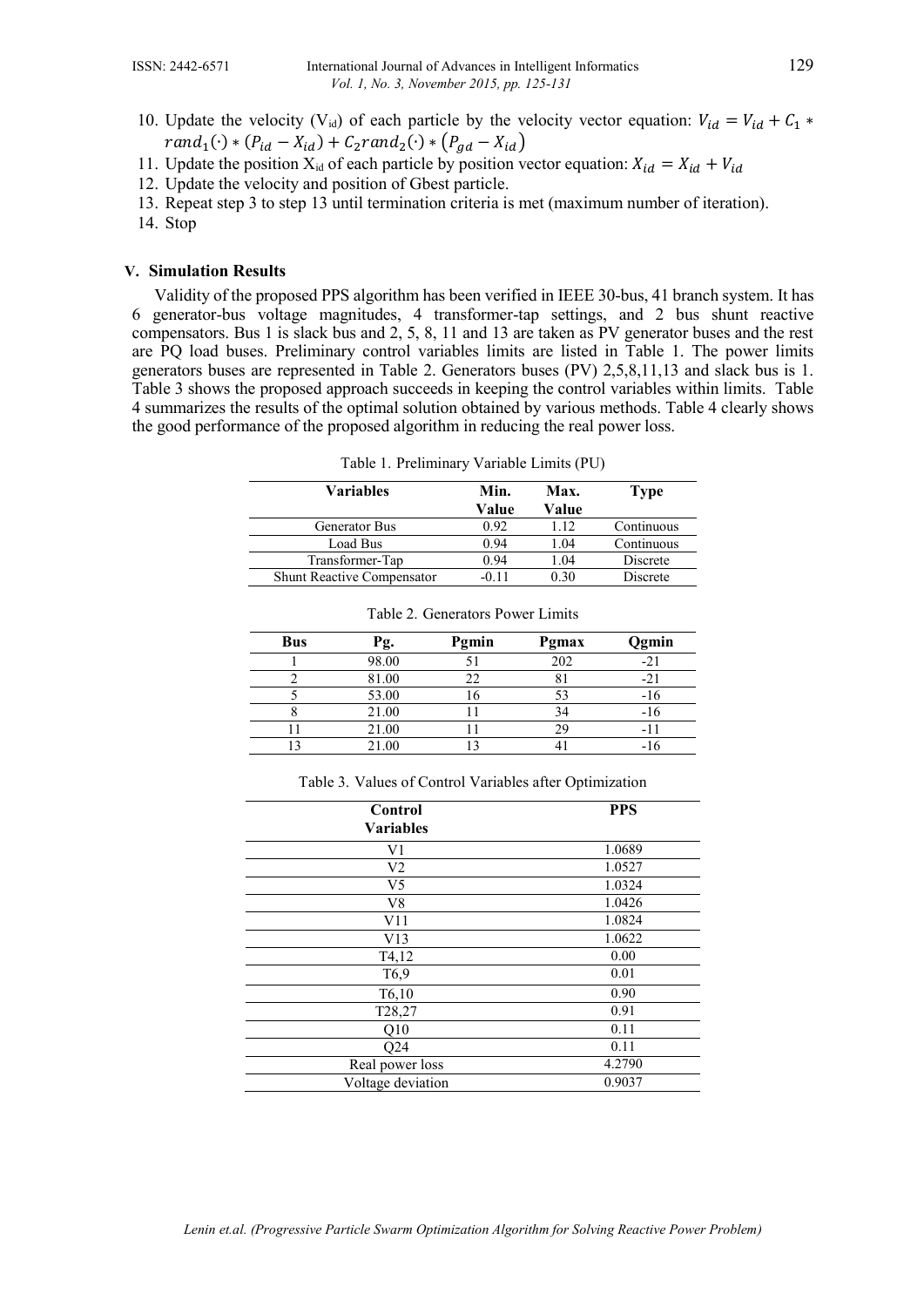| <b>Methods</b>     | <b>Real power loss (MW)</b> |
|--------------------|-----------------------------|
| SGA(25)            | 4.98                        |
| <b>PSO</b><br>(26) | 4.9262                      |
| LP<br>(27)         | 5.988                       |
| ЕP<br>(27)         | 4.963                       |
| CGA(27)            | 4.980                       |
| AGA(27)            | 4.926                       |
| CLPSO (27)         | 4.7208                      |
| HSA<br>(28)        | 4.7624                      |
| <b>BB-BC</b> (29)  | 4.690                       |
| <b>PPS</b>         | 4.2790                      |

|  | Table 4. Comparison Results |  |
|--|-----------------------------|--|
|--|-----------------------------|--|

#### **VI. Conclusion**

In this paper, Progressive particle swarm optimization algorithm (PPS) has been effectively implemented to solve Optimal Reactive Power Dispatch problem. The proposed algorithm has been tested on the standard IEEE 30 bus system. Simulation results show the robustness of proposed Progressive particle swarm optimization algorithm (PPS) method for providing better optimal solution in decreasing the real power loss. The control variables obtained after the optimization by Progressive particle swarm optimization algorithm (PPS) is within the limits.

### **References**

- [1] O.Alsac,and B. Scott, "Optimal load flow with steady state security",IEEE Transaction. PAS -1973, pp. 745-751.
- [2] Lee K Y ,Paru Y M , Oritz J L –A united approach to optimal real and reactive power dispatch , IEEE Transactions on power Apparatus and systems 1985: PAS-104 : 1147-1153
- [3] A.Monticelli , M .V.F Pereira ,and S. Granville , "Security constrained optimal power flow with post contingency corrective rescheduling" , IEEE Transactions on Power Systems :PWRS-2, No. 1, pp.175- 182.,1987.
- [4] Deeb N ,Shahidehpur S.M ,Linear reactive power optimization in a large power network using the decomposition approach. IEEE Transactions on power system 1990: 5(2) : 428-435
- [5] E. Hobson ,'Network consrained reactive power control using linear programming, ' IEEE Transactions on power systems PAS -99 (4) ,pp 868=877, 1980
- [6] K.Y Lee ,Y.M Park , and J.L Oritz, "Fuel –cost optimization for both real and reactive power dispatches" , IEE Proc; 131C,(3), pp.85-93.
- [7] M.K. Mangoli, and K.Y. Lee, "Optimal real and reactive power control using linear programming" , Electr.Power Syst.Res, Vol.26, pp.1-10,1993.
- [8] C.A. Canizares , A.C.Z.de Souza and V.H. Quintana , " Comparison of performance indices for detection of proximity to voltage collapse," vol. 11. no.3, pp. 1441-1450, Aug 1996.
- [9] S.R.Paranjothi ,and K.Anburaja, "Optimal power flow using refined genetic algorithm", Electr.Power Compon.Syst , Vol. 30, 1055-1063,2002.
- [10]D. Devaraj, and B. Yeganarayana, "Genetic algorithm based optimal power flow for security enhancement", IEE proc-Generation.Transmission and. Distribution; 152, 6 November 2005.
- [11]A. Berizzi, C. Bovo, M. Merlo, and M. Delfanti, "A ga approach to compare orpf objective functions including secondary voltage regulation," Electric Power Systems Research, vol. 84, no. 1, pp. 187 – 194, 2012.
- [12]C.-F. Yang, G. G. Lai, C.-H. Lee, C.-T. Su, and G. W. Chang, "Optimal setting of reactive compensation devices with an improved voltage stability index for voltage stability enhancement," International Journal of Electrical Power and Energy Systems, vol. 37, no. 1, pp. 50 – 57, 2012.
- [13]P. Roy, S. Ghoshal, and S. Thakur, "Optimal var control for improvements in voltage profiles and for real power loss minimization using biogeography based optimization," International Journal of Electrical Power and Energy Systems, vol. 43, no. 1, pp. 830 – 838, 2012.